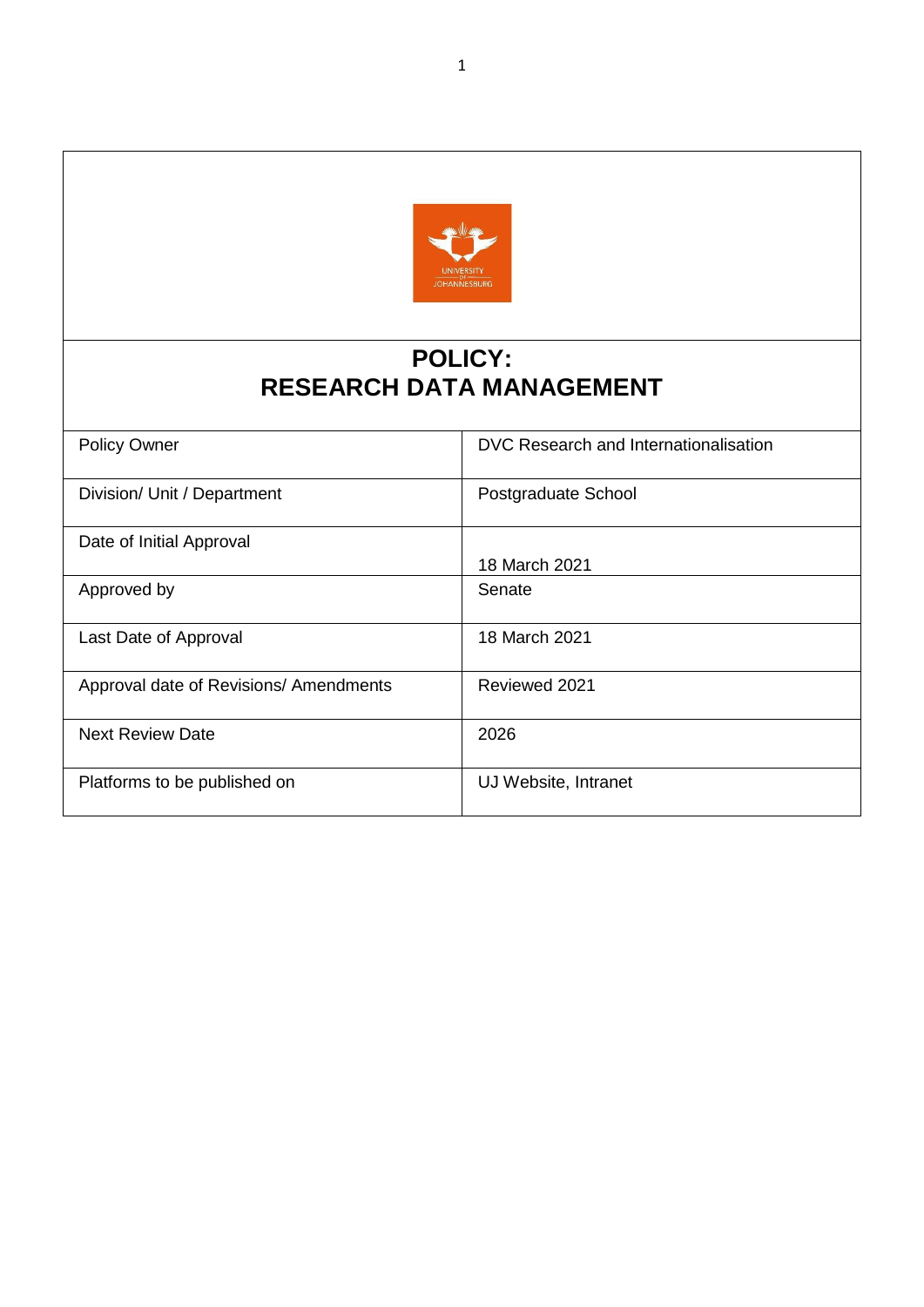## **1 PREAMBLE**

The University of Johannesburg (UJ):

- In pursuit of its vision of being an international university of choice, anchored in Africa, dynamically shaping the future;
- In pursuit of its strategic goal of excellence in research and innovation as a component of its primary strategic goal to achieve global excellence and stature;
- mindful of its commitment to the sustained excellence and relevance of its comprehensive programmes and of its research;
- carrying out its mission of inspiring the community to transform and to serve humanity through innovation and the collaborative pursuit of knowledge, among others through research output;
- recognising its obligation to nurture employees and students with integrity, who are knowledgeable, well-balanced leaders and confident global citizens who are committed to the values which underlie an open and democratic society based on human dignity, equality and freedom (inclusive of academic freedom),

in this *Research Data Management Policy* states the rules and principles for the digital storage of and access to research data of UJ researchers.

# **2 RATIONALE FOR THE POLICY**

1

This Research Data Management Policy of the University of Johannesburg (UJ) is a response to:

- the FAIR principles of Open Science<sup>1</sup>;
- the requirements of funders to make data visible;
- a recognition of the importance of collaborative research:
- the need for greater research data integrity; and
- societal concerns that data should be more easily available via a digital platform.

The policy addresses both the principles of open access data and the need to limit the accessibility of data in certain cases, even when that data has been collected through publicly funded research programmes or projects.

<sup>1</sup> Wilkinson, M.D., Dumontier, M., Aalbersberg, I.J., Appleton, G., Axton, M. & Bouwan, J (2016) The FAIR Guiding Principles for Scientific Data Management and Stewardship. Scientific Data 3, 160018.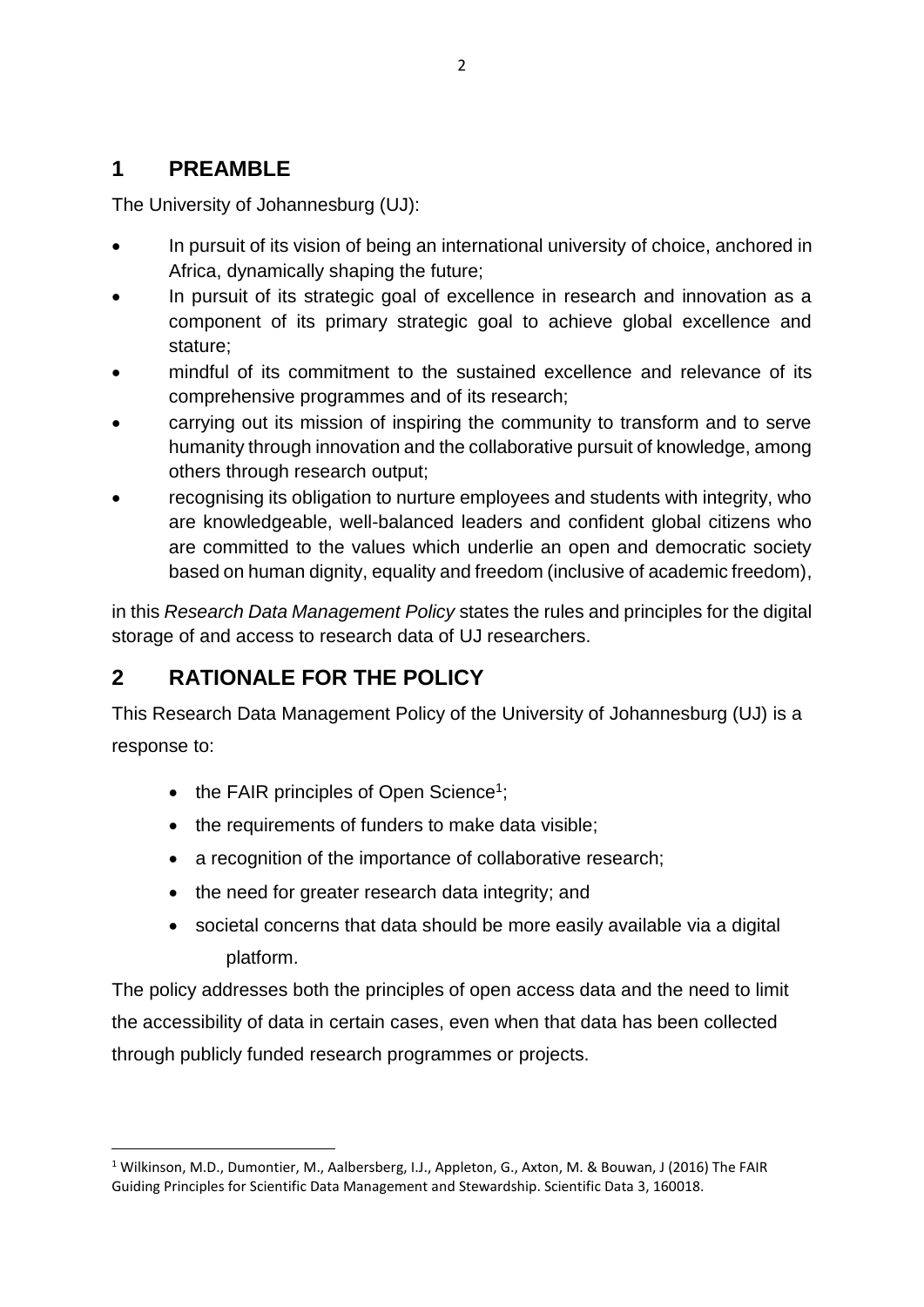### **3 PURPOSE**

The purpose of this policy is to:

- 3.1 ensure that all data collected by researchers affiliated to the University<sup>2</sup> is stored on a digital platform that is secure and easily retrievable;
- 3.2 ensure the integrity of data collected by making the data collection and storage process more transparent;
- 3.3 where appropriate, to make research more quickly and readily available on the University's digital Research Data Management (RDM) platform;
- 3.4 enable the cataloguing and identification of research data in order to increase the citation of this data by the research and educational communities;
- 3.5 encourage more collaborative practices amongst researchers through the sharing and re-use of research data; and
- 3.6 ensure that the long-term value of data is preserved by making the data readily accessible and usable in the future.

## **4 PRINCIPLES OF RESEARCH DATA MANGEMENT (RDM)**

- 4.1 The RDM platform allows for open access to stored data or, if ethical, legal and/or commercial requirements are such that open access to data would negatively affect persons/institutions involved in a particular research project, for digital password-controlled access to the stored data, thus making it available to funders and, where appropriate, to other researchers.
- 4.2 In terms of the University Research Policy, the intellectual property of research data collected by researchers while in the employ of the University is held by the University.
- 4.3 Data, like a published research article, conference proceeding, book or chapter, is a scholarly product and should therefore be stored in a digital format that:
	- is easily accessible;
	- ensures that over time it will not be lost, corrupted or compromised;
	- ensures that the data is given a reference identification code so that it can be cited by other researchers; and

**.** 

<sup>&</sup>lt;sup>2</sup> As defined in section 5 of the UJ Policy on Authorship.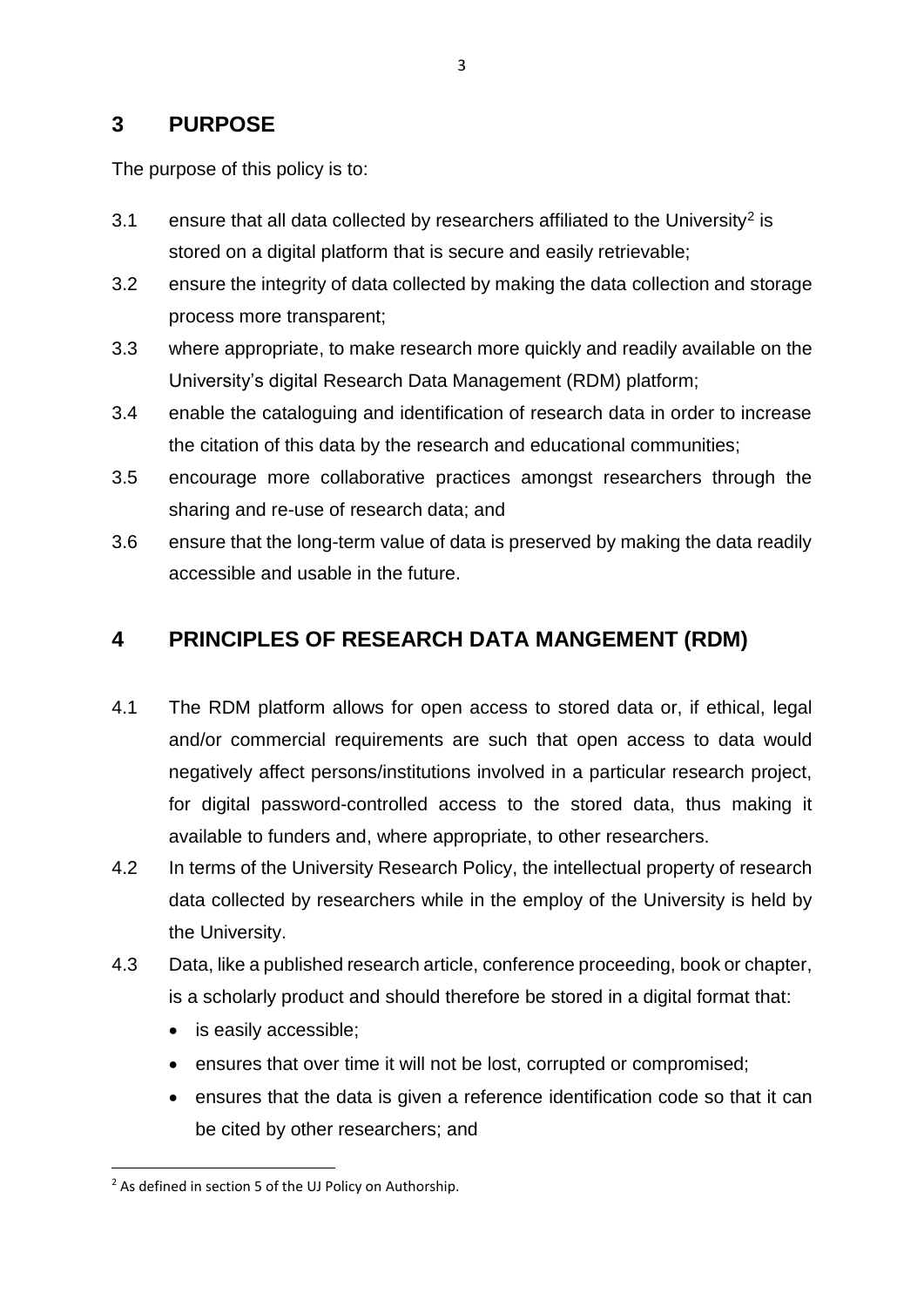- ensures that the data is stored in an ethical, legal and commercially appropriate manner according to the principles of the UJ Research Ethics Policy and the nature of the data;
- complies with the growing research data requirements imposed by funders and publishers; and
- enables researchers to save time and resources by managing their research data most effectively.
- 4.4 RDM facilitates the sharing of research data and, where appropriate, the re-use of data, in order to foster collaborative practices amongst scholars that maximizes the financial and intellectual benefit of research data collected and makes the most effective use of public funds.<sup>3</sup>
- 4.5 When research is published, the digital location of where the data can be digitally accessed upon which the research publication was based, should be provided in a footnote of any research publication that is not subject to an embargo.
- 4.6 To ensure that those who have collected the data are appropriately recognised for their work in collecting, storing, and analysing the data, all users of data must acknowledge through citation the researchers who generated, stored and shared the data.
- 4.7 Researchers must ensure that data is not released at any stage in the research cycle that is at variance with ethical, legal, and commercial requirements.
- 4.8 Research that is managed, stored, and shared does not include institutional data generated by UJ or the administrative data of a research project such as funders' policies and grant applications.

# **5 DEFINITIONS**

The definitions used in this document are in line with the definitions provided by OECD *Principles and Guidelines<sup>4</sup>* for academic disciplines:

"*Research data*" means all factual records such as numerical scores, textual records, images, and sounds, used as primary sources in scientific research. This includes but

1

<sup>3</sup> University of Pittsburgh Research Data Management Policy. https://pitt.libguides.com/managedata

<sup>4</sup> OCED Principles p13.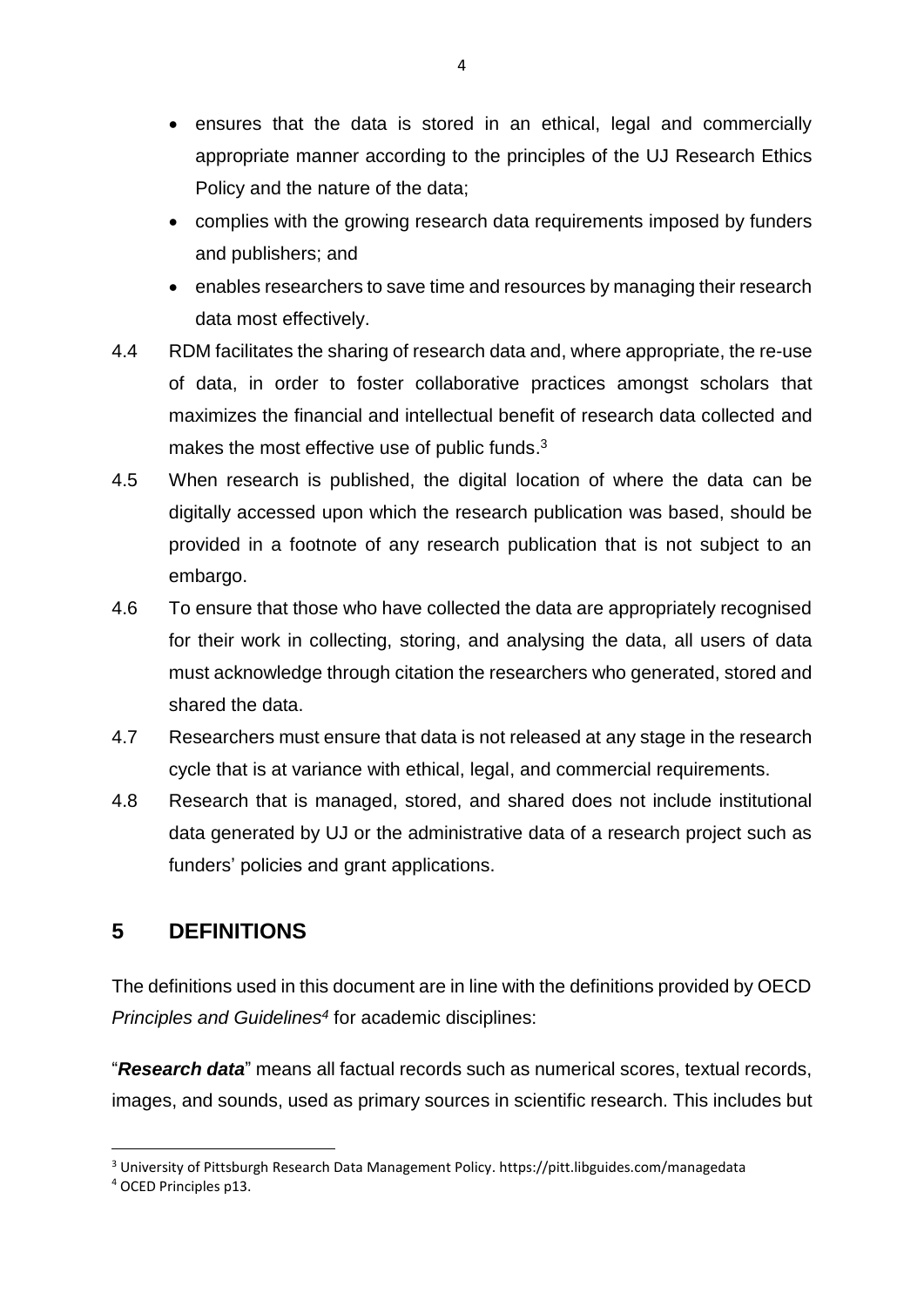is not limited to "notebooks, survey responses, software and code, measurements from laboratory or field equipment (such as IR spectra or hygrothermograph charts), images (such as photographs, films, scans, or autoradiograms), audio recordings, physical samples".<sup>5</sup>

"*Research data set*" means 'a systematic, partial representation of the subject being investigated'.<sup>6</sup> Specifically excluded are "laboratory notebooks, preliminary analysis, drafts of scientific papers, policies of funders, plans for future research, peer reviews, or personal communications with colleagues or physical objects (e.g. laboratory samples, strains of bacteria and test animals such as mice),"<sup>7</sup> which need not be stored on the RDM platform.

"*Data identification code*" means the digital object identifier (DOI) identification code that is generated for a data set when it is uploaded onto a digital RDM platform. Such a data identification code is globally unique and is a unique identifier assigned to every element of metadata and every concept/measurement of a dataset.<sup>8</sup>

"*Data Management Plan*" (DMP) means the plan established for the management of any data that is collected, stored, and shared.

"*Research Data Management*" (RDM) means the manner in which data is collected, stored, accessed and shared.

"*Data curation*" means the manner in which data is managed through the life-cycle of that data, including how the data can be used and re-used by other researchers in a scholarly or educational context.

"*Metadata*" means "structured information that describes, explains, locates, or otherwise makes it easier to retrieve, use, or manage an information source".<sup>9</sup>

"*Open Access*" (OA) means "free, unrestricted online access to research outputs such

**.** 

<sup>5</sup> University of Pittsburgh 'Research Data Management Policy'. https://pitt.libguides.com/managedata <sup>6</sup> OCED Principles p13.

<sup>7</sup> OECD. Principles p13.

<sup>8</sup> FAIR https://www.go-fair.org/fair-principles/f1-meta-data-assigned-globally-unique-persistent-identifiers/ <sup>9</sup> Riley, J. (2017) 'Understanding Metadata: What is Metadata, and What is it For?' Baltimore: National Information Standards Organization (NISO).

https://groups.niso.org/apps/group\_public/download.php/17446/Understanding%20Metadata.pdf.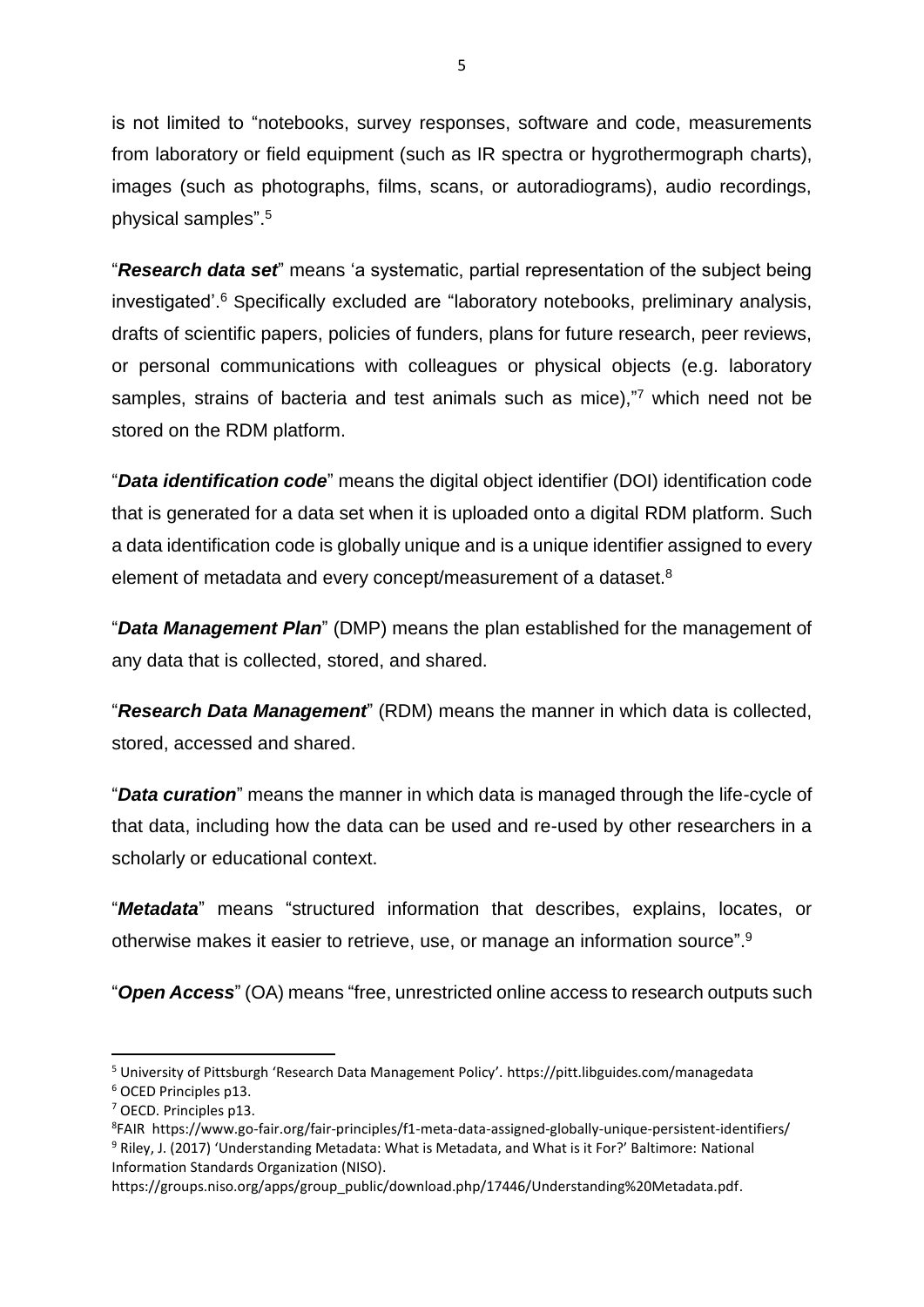as journal articles and books … [it] is open to all, with no access fees".<sup>10</sup>

"*Open Data*" (OD) means data that is free, unrestricted, and available online without any cost implications when this data is accessed either for view, re-use or redistribution.

"*Embargoed data (closed data***)***"* means "data to which access is restricted for legal, ethical, privacy and confidentiality and/or commercial purposes".<sup>11</sup>

"*Researcher*" means academic, academic support and research employees of UJ, researchers appointed by UJ in terms of Senate-approved policies and registered UJ students who were employed, appointed, or registered at the time the research was conducted and who are involved in the process of data gathering and/or analysis.

## **6. OBJECTIVES OF THE POLICY**

**.** 

The objective of this policy is to ensure the safe, digital storage and accessibility of data and, where possible, to promote open access data by ensuring that data is stored in an accessible and re-usable manner as far as is ethically, legally and economically appropriate:

- 6.1 *Accessibility of data*: Research data must be accessible and easily locatable either in its raw form or once it has been analysed, coded or classified, so that judgements can be made about the reliability and validity of the data and the competency of the researcher(s) and research process through which the data was generated.<sup>12</sup> Research data generated through the use of public funds should be made available, as far as is ethically, legally and commercially possible, to the research and educational community for the public good.
- 6.2 *Data is an Asset*: In the context of research, data is an asset that needs to be properly managed to ensure that it can be made easily available and referred to in future.

<sup>10</sup> *Nature* (2019) https://www.nature.com/openresearch/about-open-access/what-is-open-access/ <sup>11</sup> University of Pretoria 'Research Data Management Policy'

https://www.up.ac.za/media/shared/12/ZP\_Files/research-data-management-policy\_august-2018.zp161094.pdf.

<sup>12</sup> This is in line with the Royal Society's policies on Open Enterprise. https://royalsociety.org/- /media/Royal\_Soceity.../2012-06-20SAOE.pdf.p.7.12.14-15.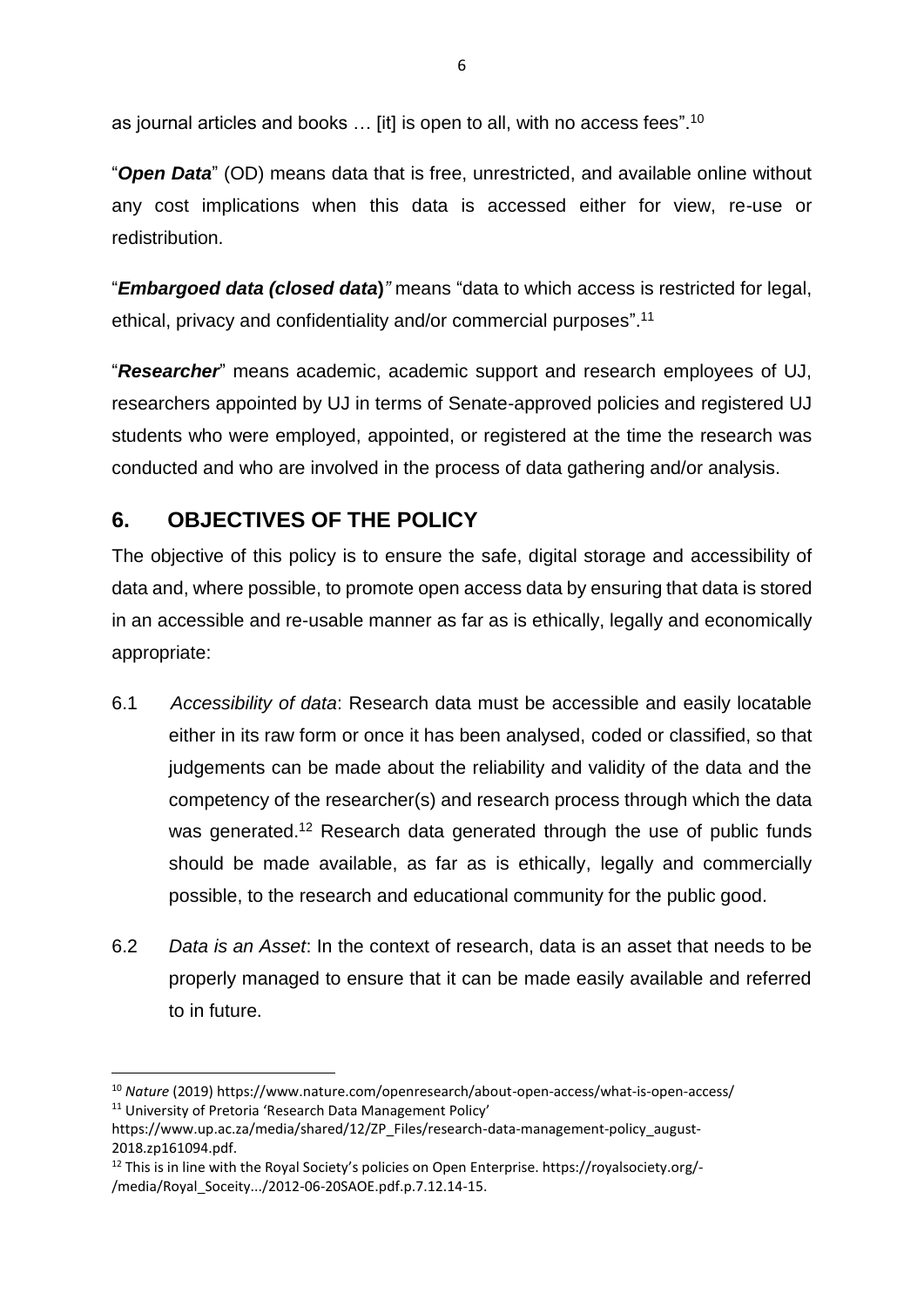- 6.3 *Data should be re-useable*: A key objective in making data more easily available is to reduce duplication of effort and to thus increase efficiency in the research environment. It also offers an opportunity for researchers to build international networks with other colleagues and to accelerate innovation.
- 6.4 *Embargo limitations on the availability of data*: Not all data can be made equally accessible and legal, ethical, commercial and security requirements and concerns are considered before data is made openly available. Data that is not available through open access is stored on UJ's digital RDM platform, but access to the data is limited through digital password control.
- 5.5 *Open data by default*: Research that has been generated through public funds should be freely available to the public for the public good and to encourage the extensive use and re-use of data. As far as possible restrictions on the accessibility of data should be minimised.
- 6.5 *Period of exclusive use or embargo of data*: Where appropriate, a period of embargo or exclusive privilege can be set on the data to ensure that it is not open to the public. Should a user request access to data that is under embargo, the user must enter into a data use agreement with the data provider.
- 6.6 *Acknowledgement of data provider*: When data is stored on the RDM platform the data will be granted a unique data identification code which is used whenever the data is cited. This identification code is linked to the provider of the data who is then recognised for their work when the data or data set is cited.

# **7. SCOPE OF POLICY**

- 7.1. The policy applies to all persons affiliated to UJ. These include:
	- employees;
	- postdoctoral research fellows (PDRFs);
	- undergraduate and postgraduate students;
	- research affiliates: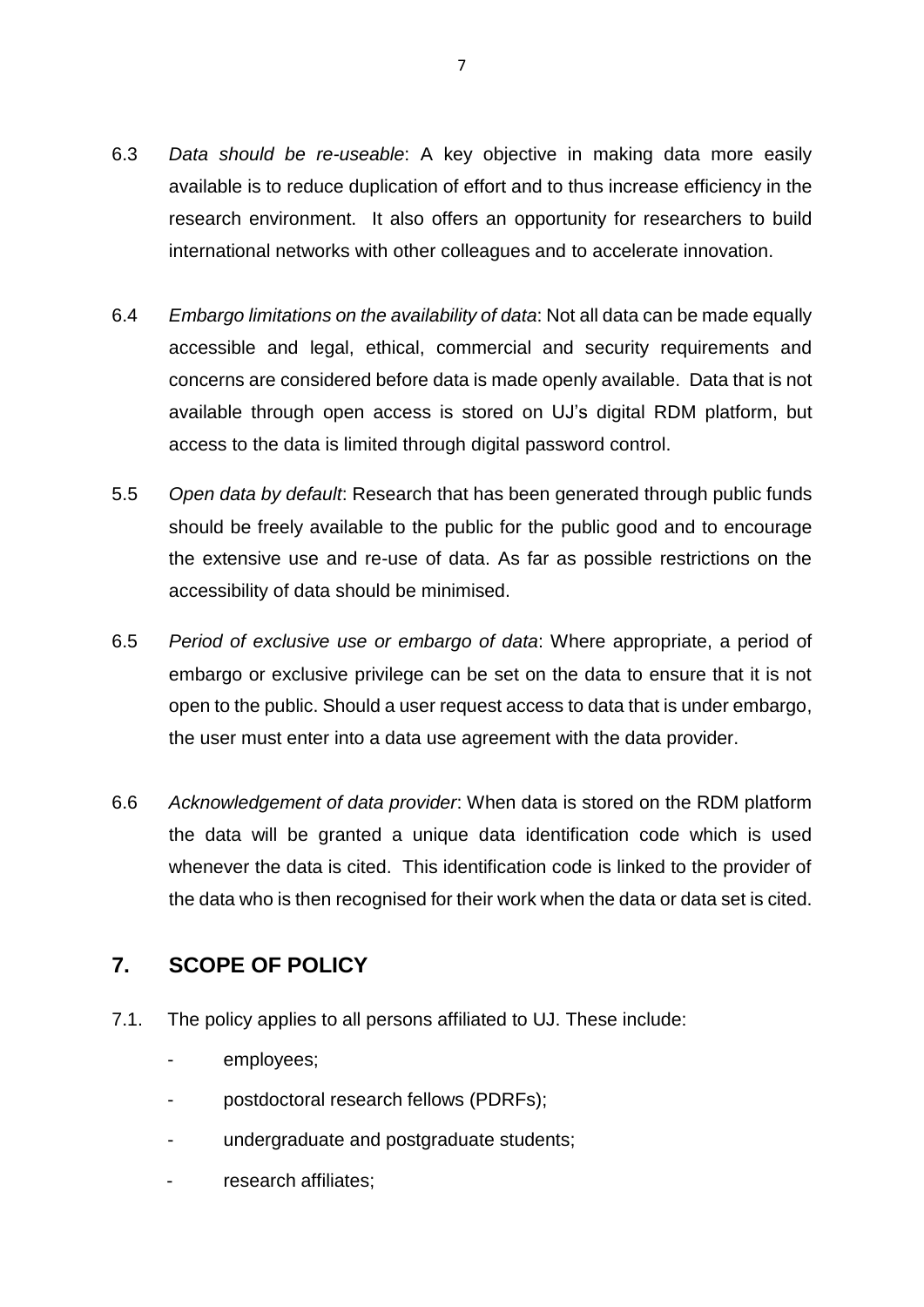- visiting academics; and
- community engagement research collaborators.
- 7.2 This policy covers all data and metadata that directly supports or substantiates published research findings.
- 7.3 Valuable data which is collected but not used directly in a publication should also be stored and, where appropriate, made accessible to other researchers or to the public.
- 7.4 Not all data that is generated is worth storing or sharing. The research data plan for each research project should clearly outline what data will be stored and shared and how this data will be stored and shared digitally.
- 7.5 Where appropriate, the tools required to generate and to replicate data should also be made available. This includes "the software, code, algorithms, protocols, analytical and visualisation tools".<sup>13</sup>

# **8. CRITERIA FOR SELECTION OF RESEARCH DATA FOR DIGITAL STORAGE**

The following guidelines<sup>14</sup> determine which data should be selected for storage:

- the data upon which published research has been done or will be done in the next two years;
- the data is drawn from unrepeatable observations;
- the study involved humans, animals, plants or natural events and is longitudinal in nature;
- the results of the experiment cannot be replicated because of the nature or cost of the experiment;
- legal reasons exist for storing the data;
- the data is of historical value:
- the data may have academic or educational value to others:
- the data has the potential for re-use; and
- the data addresses a contemporary or future problem.

**.** 

<sup>&</sup>lt;sup>13</sup> University of Cape Town (UCT) Data Management Policy.

<sup>&</sup>lt;sup>14</sup> The list is derived from the NERC Data Value Checklist [https://nerc.ukri.org/research/sites/data/policy/data](https://nerc.ukri.org/research/sites/data/policy/data-value-checklist/)[value-checklist/](https://nerc.ukri.org/research/sites/data/policy/data-value-checklist/) and the UCT Data Management Policy.